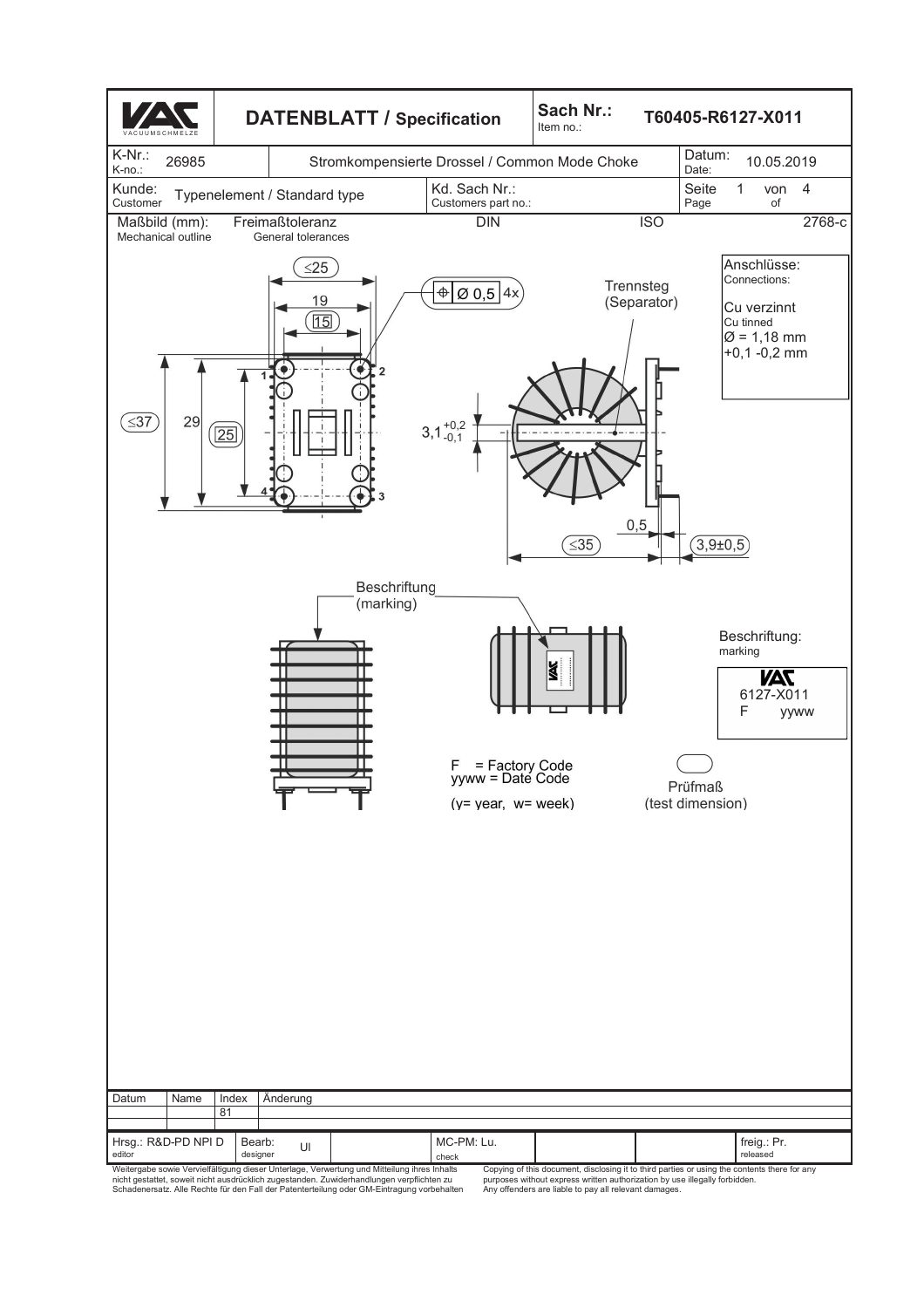| Sach Nr.:<br><b>DATENBLATT / Specification</b><br>Item no.:                                                                                               |                                               |                                                                                                                                                                                          |  |                                      |                                                                                                                                                                                            |           |                        |                        | T60405-R6127-X011                                                                    |   |                         |         |  |
|-----------------------------------------------------------------------------------------------------------------------------------------------------------|-----------------------------------------------|------------------------------------------------------------------------------------------------------------------------------------------------------------------------------------------|--|--------------------------------------|--------------------------------------------------------------------------------------------------------------------------------------------------------------------------------------------|-----------|------------------------|------------------------|--------------------------------------------------------------------------------------|---|-------------------------|---------|--|
| K-Nr.:<br>26985<br>K-no.:                                                                                                                                 | Stromkompensierte Drossel / Common Mode Choke |                                                                                                                                                                                          |  |                                      |                                                                                                                                                                                            |           |                        |                        | Datum:<br>10.05.2019<br>Date:                                                        |   |                         |         |  |
| Kunde:<br>Typenelement / Standard type<br>Customer                                                                                                        |                                               |                                                                                                                                                                                          |  | Kd. Sach Nr.:<br>Customers part no.: |                                                                                                                                                                                            |           |                        |                        | Seite<br>Page                                                                        | 2 | of                      | von $4$ |  |
| Betriebsdaten/Charakteristische Daten (Typische Werte):<br>Anschlußschema:<br>Operational data/characteristic data (typical values):<br>Schematic diagram |                                               |                                                                                                                                                                                          |  |                                      |                                                                                                                                                                                            |           |                        |                        |                                                                                      |   |                         |         |  |
|                                                                                                                                                           |                                               |                                                                                                                                                                                          |  |                                      | $f = 10k$ Hz                                                                                                                                                                               |           | $\overline{f}$ =100kHz | DC                     |                                                                                      |   |                         |         |  |
|                                                                                                                                                           | N2                                            |                                                                                                                                                                                          |  | [mH]<br>$ Z $ $ \Omega $             | 21.8<br>1440                                                                                                                                                                               |           | 5.0<br>5320            |                        |                                                                                      |   |                         |         |  |
|                                                                                                                                                           | 3                                             |                                                                                                                                                                                          |  | Iunbal. [MA]                         | 18                                                                                                                                                                                         |           | 36                     | 16                     |                                                                                      |   |                         |         |  |
| ה 1                                                                                                                                                       | o2                                            |                                                                                                                                                                                          |  |                                      | $L_s$ / $L_{leak}$ = 19 $\mu$ H $\pm$ 25% and f = 100 kHz (Eine Wicklung kurzgeschlossen                                                                                                   |           |                        | / one winding shorted) |                                                                                      |   |                         |         |  |
| ü                                                                                                                                                         | • N1<br>$= 1 : 1$                             |                                                                                                                                                                                          |  |                                      | Bemessungsisolationsspannung / rated insulation voltage:<br>$U_{\text{is}} = 525$ V <sub>RMS</sub> (Funktionsisolation, Verschmutzungsgrad 1<br>/functional isolation, pollution degree 1) |           |                        |                        |                                                                                      |   |                         |         |  |
|                                                                                                                                                           |                                               |                                                                                                                                                                                          |  |                                      | $I_N = 2 \times 9$ A, Rcu = 13,6 m $\Omega$                                                                                                                                                |           |                        |                        | $m \approx 40 g$                                                                     |   |                         |         |  |
|                                                                                                                                                           |                                               |                                                                                                                                                                                          |  |                                      | max. Betriebstemperatur / max. operation temperature:<br>Lagertemperatur / storage temperature:<br>Umgebungstemperatur / ambient temperature:                                              |           |                        |                        | $T_{op}$ = 150 $^{\circ}$ C<br>$T_{st}$ = -40°C+85°C<br>$T_a = -40^{\circ}$ C +115°C |   |                         |         |  |
| Prüfung / Inspection: (V: 100%-Test; AQL: DIN ISO 2859-Teil1; SC = significant characteristic)                                                            |                                               |                                                                                                                                                                                          |  |                                      |                                                                                                                                                                                            |           |                        |                        |                                                                                      |   |                         |         |  |
| 1)(V)                                                                                                                                                     | M3014:                                        | $U_{p,eff}$ = 1,85 kV, 1 s, N gegen/to N                                                                                                                                                 |  |                                      |                                                                                                                                                                                            |           |                        |                        |                                                                                      |   |                         |         |  |
| 2) (V)                                                                                                                                                    | M3011/1:                                      | $L_1$                                                                                                                                                                                    |  |                                      | $= 5.0$ mH $-30\%$ / +50% f = 100 kHz, U <sub>AC,eff</sub> = 2,4 V (SC)                                                                                                                    |           |                        |                        |                                                                                      |   |                         |         |  |
| 3)(V)                                                                                                                                                     | M3011/6:                                      | Polarität / Übersetzungsverhältnis: Toleranz ± 5% (±0Wdg.)<br>Polarity / Turns ratio:                                                                                                    |  |                                      |                                                                                                                                                                                            | Tolerance |                        |                        |                                                                                      |   |                         |         |  |
| 4) (AQL 1/S4)                                                                                                                                             | M3011/5:                                      | $R_{Cu1}$ = 13,6 m $\Omega$ +20% -30%, $R_{Cu2}$ = 13,6 m $\Omega$ +20% -30%                                                                                                             |  |                                      |                                                                                                                                                                                            |           |                        |                        |                                                                                      |   |                         |         |  |
| 5)<br>(V)                                                                                                                                                 | M3200:                                        | Mechanische Prüfung / mechanical test<br>check of the test dimensions:<br>{ length $\leq$ 37 mm, width $\leq$ 25 mm },<br>height $\leq$ 35 mm, pin length: 3.9 ( $\pm$ 0.5) mm, pin grid |  |                                      |                                                                                                                                                                                            |           |                        |                        |                                                                                      |   |                         |         |  |
| $6)$ (Fix 05)                                                                                                                                             | M3290:                                        | Lötbarkeitstest nach Abschnitt 1<br>solderability test acc. to chapter 1                                                                                                                 |  |                                      |                                                                                                                                                                                            |           |                        |                        |                                                                                      |   |                         |         |  |
| Messungen nach Temperaturangleich der Prüflinge an Raumtemperatur<br>Measurements after temperature balance of the test samples at room temperature       |                                               |                                                                                                                                                                                          |  |                                      |                                                                                                                                                                                            |           |                        |                        |                                                                                      |   |                         |         |  |
| Hrsg.: R&D-PD NPI D<br>editor                                                                                                                             | Bearb:<br>designer                            | UI                                                                                                                                                                                       |  | MC-PM: Lu.<br>check                  |                                                                                                                                                                                            |           |                        |                        |                                                                                      |   | freig.: Pr.<br>released |         |  |
| Weitergabe sowie Vervielfältigung dieser Unterlage, Verwertung und Mitteilung ihres Inhalts                                                               |                                               |                                                                                                                                                                                          |  |                                      | Copying of this document, disclosing it to third parties or using the contents there for any                                                                                               |           |                        |                        |                                                                                      |   |                         |         |  |

Copying of this document, disclosing it to third parties or using the contents there for any<br>purposes without express written authorization by use illegally forbidden.<br>Any offenders are liable to pay all relevant damages.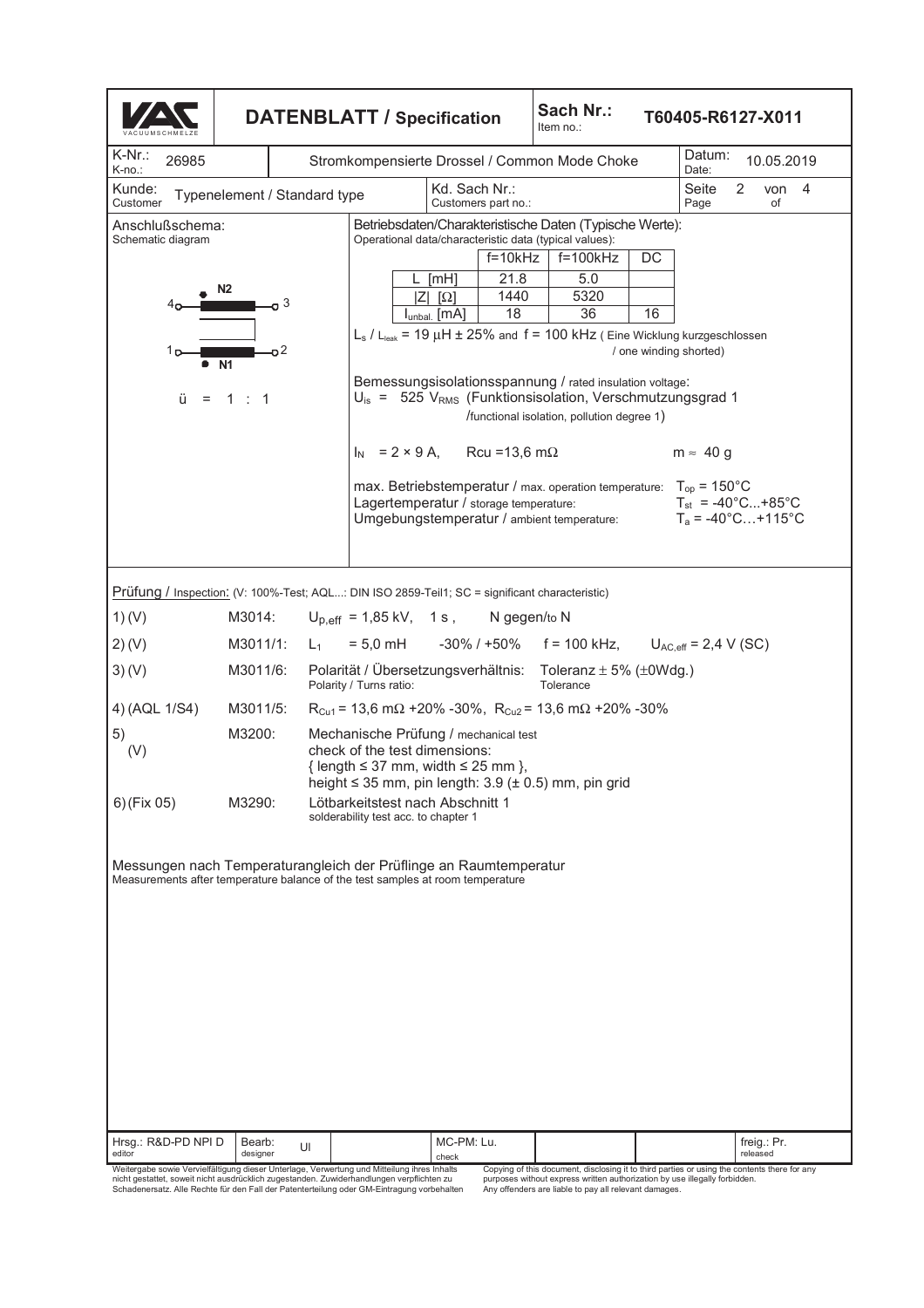

Copying of this document, disclosing it to third parties or using the contents there for any purposes without express written authorization by use illegally forbidden. Any offenders are liable to pay all relevant damages.